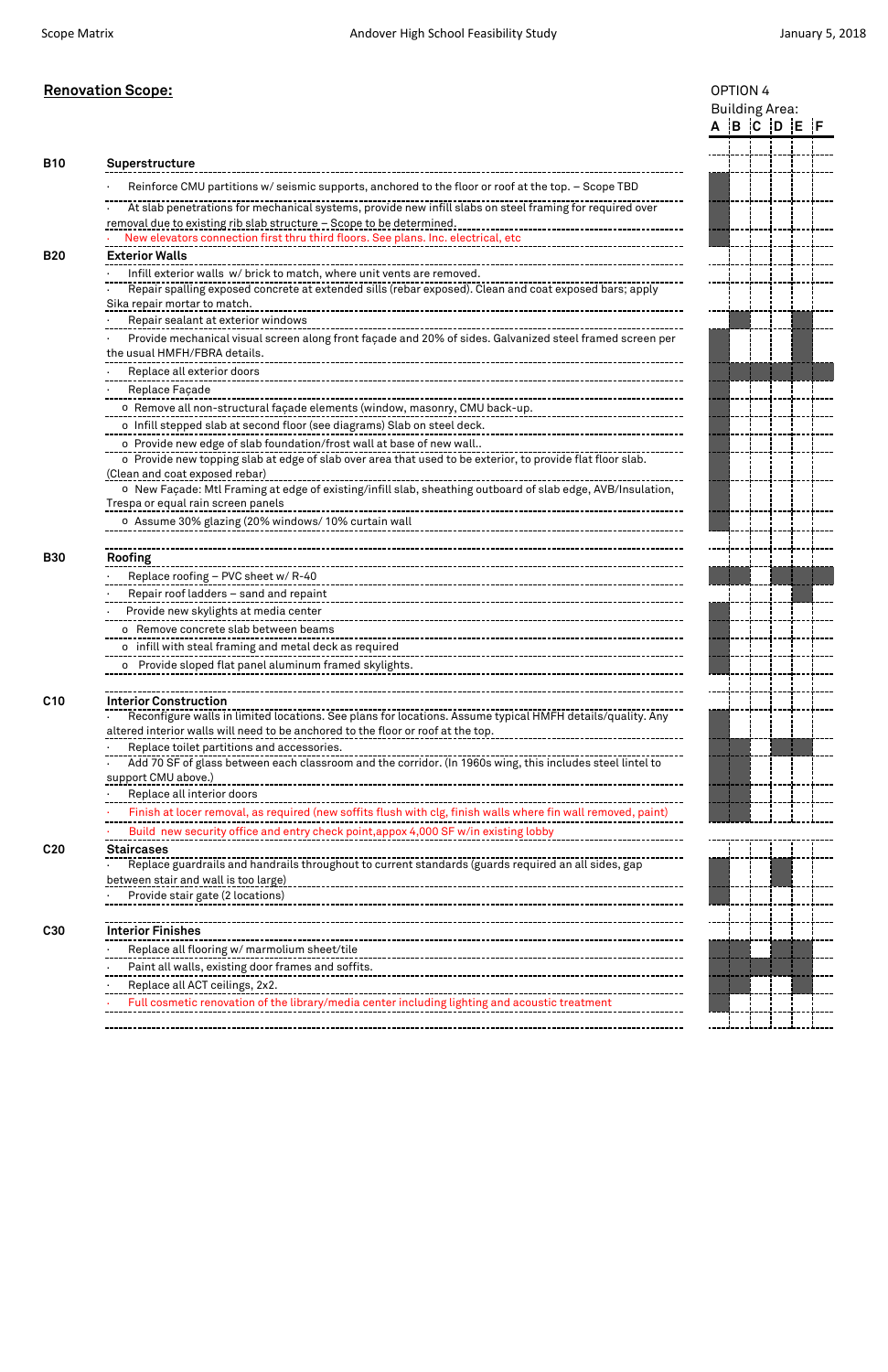| <b>Renovation Scope:</b>                                                                                                                                                                                     |                       | OPTION 4                |  |  |  |  |  |  |
|--------------------------------------------------------------------------------------------------------------------------------------------------------------------------------------------------------------|-----------------------|-------------------------|--|--|--|--|--|--|
|                                                                                                                                                                                                              | <b>Building Area:</b> |                         |  |  |  |  |  |  |
|                                                                                                                                                                                                              |                       | $A$ $B$ $C$ $D$ $E$ $F$ |  |  |  |  |  |  |
|                                                                                                                                                                                                              |                       |                         |  |  |  |  |  |  |
| <b>Plumbing</b>                                                                                                                                                                                              |                       |                         |  |  |  |  |  |  |
| Replace all existing plumbing fixtures and related piping                                                                                                                                                    |                       |                         |  |  |  |  |  |  |
| Replace all domestic water piping in exposed areas.                                                                                                                                                          |                       |                         |  |  |  |  |  |  |
| Provide all new kitchen gas piping and gas shut off valves and provide new interior grease interceptors as<br>required.                                                                                      |                       |                         |  |  |  |  |  |  |
| Provide new high efficiency gas fired domestic water heater.                                                                                                                                                 |                       |                         |  |  |  |  |  |  |
| <b>HVAC</b>                                                                                                                                                                                                  |                       |                         |  |  |  |  |  |  |
| Replace Boilers with high efficiency condensing boilers. (See HVAC existing conditions report)                                                                                                               |                       |                         |  |  |  |  |  |  |
| New housekeeping pads. Scope to be determined                                                                                                                                                                |                       |                         |  |  |  |  |  |  |
| Provide dehumidification displacement air/ventilation to all occupied spaces from RTU.                                                                                                                       |                       |                         |  |  |  |  |  |  |
| o Assume multiple 3200 CFM units serving classrooms 8 rooms, plus additional small units for multiple                                                                                                        |                       |                         |  |  |  |  |  |  |
| other spaces including library, cafeteria, admin, studio, computer center, lobby, gyms, locker area                                                                                                          |                       |                         |  |  |  |  |  |  |
| o Full AC in Admin areas.                                                                                                                                                                                    |                       |                         |  |  |  |  |  |  |
|                                                                                                                                                                                                              |                       |                         |  |  |  |  |  |  |
| o VAV terminal at ceiling of each classroom.                                                                                                                                                                 |                       |                         |  |  |  |  |  |  |
| o CO2 demand air ventilation control.                                                                                                                                                                        |                       |                         |  |  |  |  |  |  |
| Provide Full Air Conditioning.                                                                                                                                                                               |                       |                         |  |  |  |  |  |  |
| -----<br>o RTUs provide dedicated ventilation air only to all spaces.                                                                                                                                        |                       |                         |  |  |  |  |  |  |
| o RTUs provide full ac.                                                                                                                                                                                      |                       |                         |  |  |  |  |  |  |
| o Assume multiple 3200 CFM units serving classrooms 8 rooms, plus additional small units for multiple<br>other spaces including library, cafeteria, admin, studio, computer center, lobby, gyms, locker area |                       |                         |  |  |  |  |  |  |
| o Separate units serve each side of corridors.                                                                                                                                                               |                       |                         |  |  |  |  |  |  |
| o VAV terminal at ceiling of each classroom.                                                                                                                                                                 |                       |                         |  |  |  |  |  |  |
| o CO2 demand air ventilation control.                                                                                                                                                                        |                       |                         |  |  |  |  |  |  |
| Provide all spaces with 4 pipe active chilled beams                                                                                                                                                          |                       |                         |  |  |  |  |  |  |
| Provide radiant heating panels at perimeter wall                                                                                                                                                             |                       |                         |  |  |  |  |  |  |
| Assume replacement of 50 % of the 72 exhaust fans on the roof.                                                                                                                                               |                       |                         |  |  |  |  |  |  |
| New DDC controls system with BMS and public dashboard interface                                                                                                                                              |                       |                         |  |  |  |  |  |  |
| -----------------------------<br>Replace kitchen hood and use Melink control package. (See E10)                                                                                                              |                       |                         |  |  |  |  |  |  |
| <b>Fire Protection</b>                                                                                                                                                                                       |                       |                         |  |  |  |  |  |  |
|                                                                                                                                                                                                              |                       |                         |  |  |  |  |  |  |
| Replace sprinkler distribution in scene shop.                                                                                                                                                                |                       |                         |  |  |  |  |  |  |
| Replace 4" capped flanges to 6" connections for future expansion of the system (Scope to be determined)                                                                                                      |                       |                         |  |  |  |  |  |  |
| Provide alarm check valves, zone control valves and floor control valves, piping and sprinkler heads to<br>provide a system in accordance with the Massachusetts Building code and NFPA 13.                  |                       |                         |  |  |  |  |  |  |
| Provide standpipes in all required egress stairs, designed in accordance with NFPA Standard 14, 2013, and<br>local Fire Department requirements.                                                             |                       |                         |  |  |  |  |  |  |
| Provide standpipes in each horizontal exit between buildings.                                                                                                                                                |                       |                         |  |  |  |  |  |  |
| Each standpipe will be equipped with a 2 1/2" fire department hose valve with 1 1/2" reducer at the stair<br>floor landing.                                                                                  |                       |                         |  |  |  |  |  |  |
| <b>Electrical</b>                                                                                                                                                                                            |                       |                         |  |  |  |  |  |  |
| Replace all electrical distribution equipment from 1966.                                                                                                                                                     |                       |                         |  |  |  |  |  |  |

- Provide new branch circuitry for areas of major renovation.
- · Replace all non LED lighting fixtures with flat panel LED fixtures, LED up/down light pendants at classrooms, and 10% decorative fixtures (HMFH standard level of quality).
- Provide building wide automated lighting controls system.
- · Provide new automatic transfer switch and reconfigure distribution to separate life-safety and optional
- stand-by.
- Replace exterior lighting with high efficiency LED fixtures.
- Replace clock system with wireless clocks.
- Upgrade data wiring to CAT6 and CAT6A for wireless access points.
- · Install new Fiber optic backbone OM4 to (3) IDFs that have not yet been upgraded.
- · Install new IP paging speakers throughout and remove existing traditional system. New IP system will be integrated to existing Cisco Call Manager telephone system.
- <u>-grated to existing Cisco Catt Manager tetephone system.</u><br>Upgrade existing Fire Alarm system to voice evacuation in all areas except Collins Center and Field house. (New devices and wiring to existing panels.)



· Typical for 1996 panelboards located in corridors, Install new branch circuit panelboards in new electric

rooms, extend existing branch circuits that will remain and run any new branch circuits to new panels.